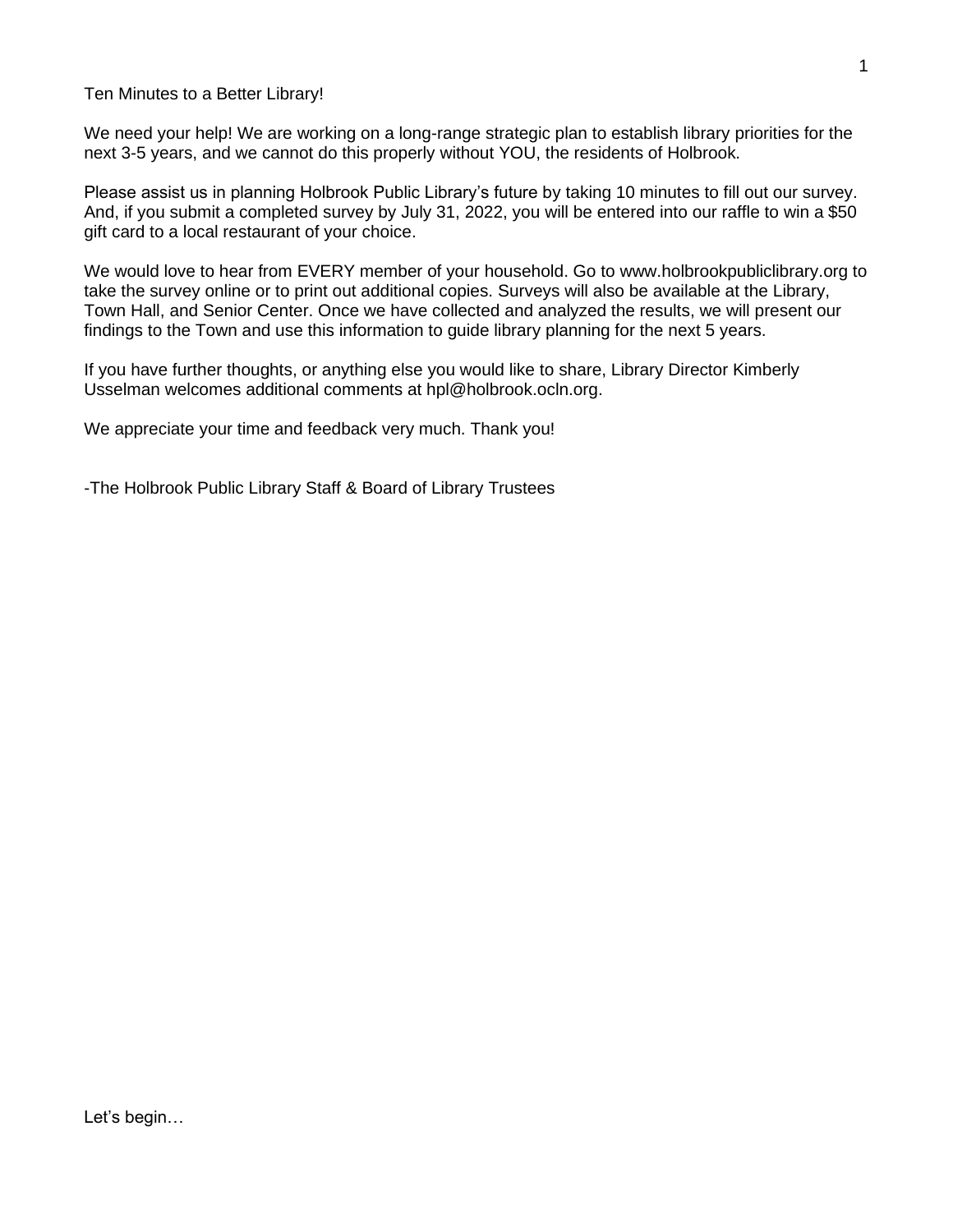1. Library use

The following questions are about how often you visit specific locations, using this scale:

- 3 Weekly
- 2 Monthly
- 1 Yearly
- 0 Do not visit

A. How frequently do you visit the Holbrook Public Library? \_\_\_

- B. How frequently do you visit another library? \_\_\_
- C. How frequently do you visit the Holbrook Public Library's website?
- D. Another library's website? \_\_\_
- E. What prevents you from using the Holbrook Public Library more? Choose up to 3

Too busy / no time I buy what materials I need (or get them as gifts) My children are grown and I mainly went to the library for them Programs not of interest and/or I attend programs elsewhere Wait times too long for popular materials Loan periods not long enough It's too hard to find materials I want to borrow Hours not convenient Location / parking not convenient Staff not friendly / welcoming Blocked account / owe money for materials Had a bad experience Disability or physical limitation Meeting room / space not available There is nothing preventing me from using the library Other (please specify)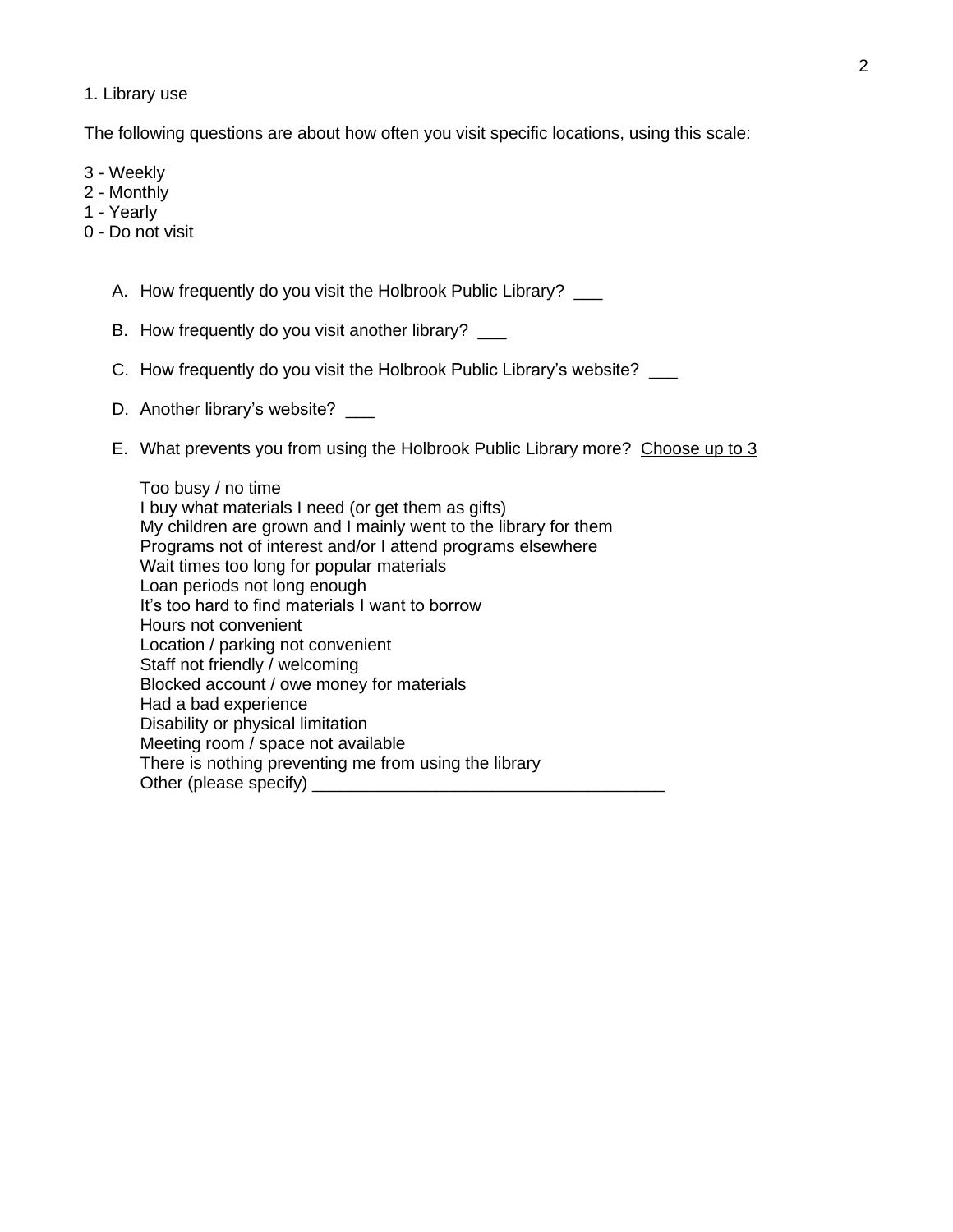# 2. Library Services

A. How often do you use the following library resources? Rank each item on a scale of 1 to 3, where 1 is "always" and 3 is "rarely".

|                                                                                          | 1<br>I always<br>use this | $\overline{2}$<br>I sometimes<br>use this | 3<br>I rarely<br>use this | 4<br>I never<br>use this | Didn't know the<br>library<br>offered this |
|------------------------------------------------------------------------------------------|---------------------------|-------------------------------------------|---------------------------|--------------------------|--------------------------------------------|
| Children's collections                                                                   |                           |                                           |                           |                          |                                            |
| Teen/Young Adult collections                                                             |                           |                                           |                           |                          |                                            |
| <b>Adult collections</b>                                                                 |                           |                                           |                           |                          |                                            |
| Large Print collection                                                                   |                           |                                           |                           |                          |                                            |
| DVDs/Blu Rays                                                                            |                           |                                           |                           |                          |                                            |
| Music CD collection                                                                      |                           |                                           |                           |                          |                                            |
| Playaways/Audiobooks CDs                                                                 |                           |                                           |                           |                          |                                            |
| <b>Video Game Collection</b>                                                             |                           |                                           |                           |                          |                                            |
| Library of Things Items                                                                  |                           |                                           |                           |                          |                                            |
| Digital Content (E-books, audiobooks,<br>and magazines think Overdrive,<br>Libby, Hoopla |                           |                                           |                           |                          |                                            |
| Digital Resources (Tumblebooks,<br>Ancestry, Mango Languages, etc)                       |                           |                                           |                           |                          |                                            |
| <b>Museum Passes</b>                                                                     |                           |                                           |                           |                          |                                            |
| Space to relax/work in                                                                   |                           |                                           |                           |                          |                                            |
| <b>Community Meeting Room</b>                                                            |                           |                                           |                           |                          |                                            |
| <b>Public Computers &amp; Printing</b>                                                   |                           |                                           |                           |                          |                                            |
| Free Wi-Fi in the library                                                                |                           |                                           |                           |                          |                                            |
| Mobile Wi-Fi hotspots                                                                    |                           |                                           |                           |                          |                                            |
| Photocopier                                                                              |                           |                                           |                           |                          |                                            |
| <b>Community Bulletin Board</b>                                                          |                           |                                           |                           |                          |                                            |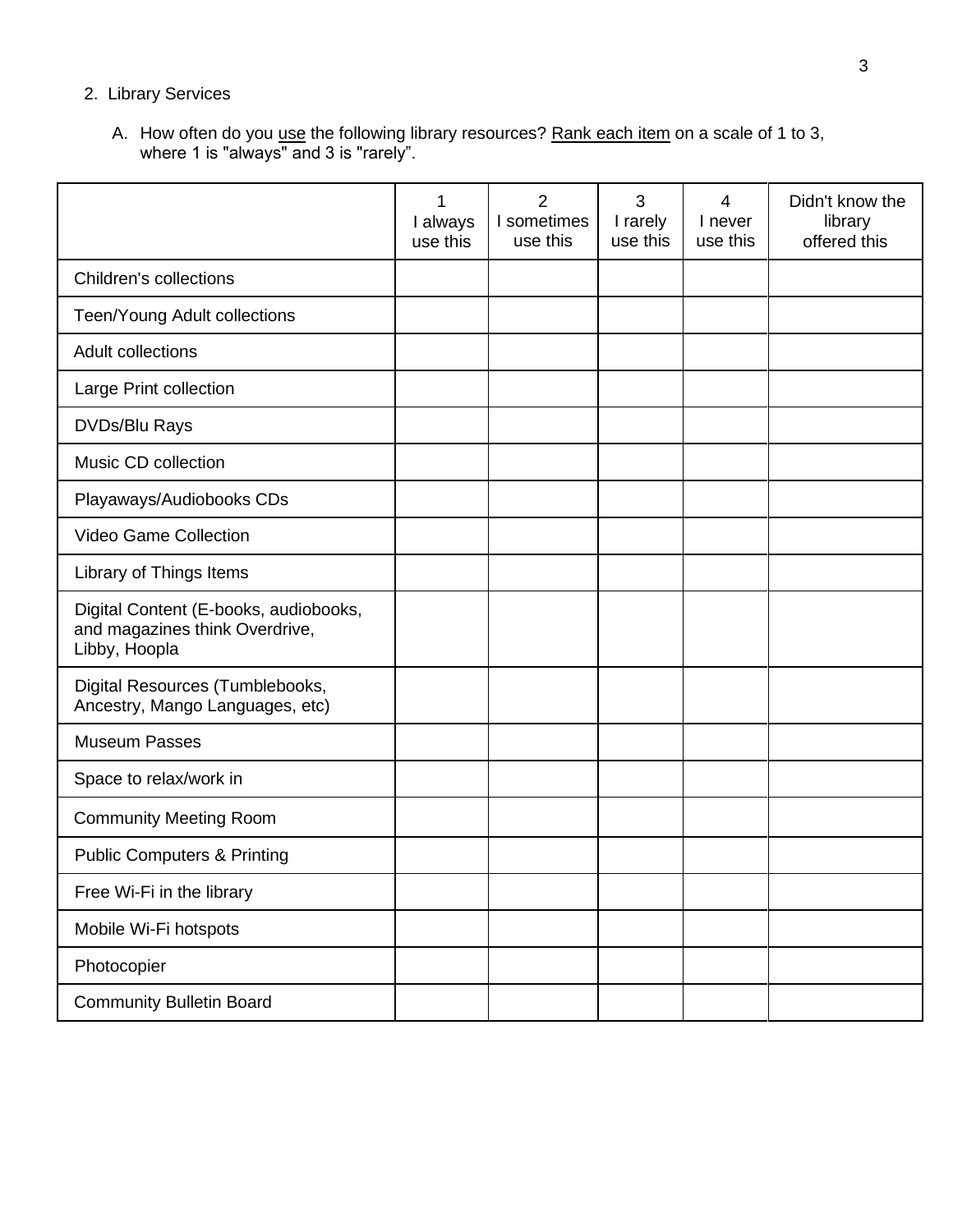B. How satisfied are you with the following library resources? Rank each item on a scale of 1 to 5, where 1 is "very satisfied" and 5 is "very dissatisfied".

|                                                                                           | Very Satisfied | $\overline{2}$<br>Satisfied | 3<br>OK / Neutral | 4<br><b>Dissatisfied</b> | 5<br>Very Dissatisfied |
|-------------------------------------------------------------------------------------------|----------------|-----------------------------|-------------------|--------------------------|------------------------|
| <b>Children's collections</b>                                                             |                |                             |                   |                          |                        |
| Teen/Young Adult collections                                                              |                |                             |                   |                          |                        |
| <b>Adult collections</b>                                                                  |                |                             |                   |                          |                        |
| Large Print collection                                                                    |                |                             |                   |                          |                        |
| DVDs/Blu Rays                                                                             |                |                             |                   |                          |                        |
| Music CD collection                                                                       |                |                             |                   |                          |                        |
| Playaways/Audiobooks CDs                                                                  |                |                             |                   |                          |                        |
| <b>Video Game Collection</b>                                                              |                |                             |                   |                          |                        |
| Library of Things Items                                                                   |                |                             |                   |                          |                        |
| Digital Content (E-books,<br>audiobooks, and magazines<br>think Overdrive, Libby, Hoopla) |                |                             |                   |                          |                        |
| <b>Digital Resources</b><br>(Tumblebooks, Ancestry,<br>Mango Languages, etc)              |                |                             |                   |                          |                        |
| Museum passes                                                                             |                |                             |                   |                          |                        |
| Children's area (the physical<br>space)                                                   |                |                             |                   |                          |                        |
| Teen/Young Adult area (the<br>physical space)                                             |                |                             |                   |                          |                        |
| Adult areas of the library<br>(the physical space)                                        |                |                             |                   |                          |                        |
| <b>Community Meeting Room</b>                                                             |                |                             |                   |                          |                        |
| <b>Public Computers &amp; Printing</b>                                                    |                |                             |                   |                          |                        |
| Free Wi-Fi in the library                                                                 |                |                             |                   |                          |                        |
| Mobile Wi-Fi hotspots                                                                     |                |                             |                   |                          |                        |
| Photocopier                                                                               |                |                             |                   |                          |                        |
| <b>Community Bulletin Board</b>                                                           |                |                             |                   |                          |                        |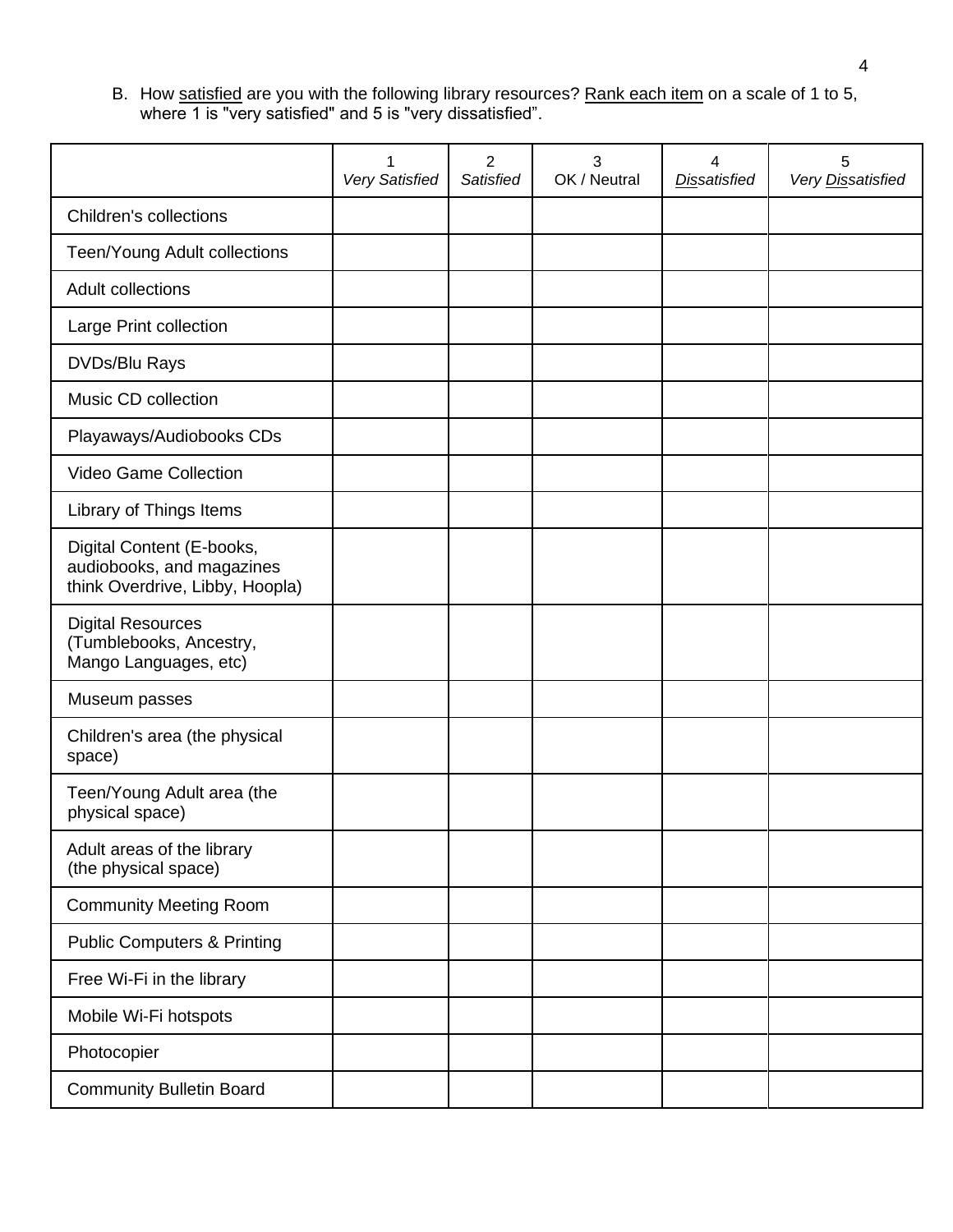C. We are considering adding the following services and resources. Circle up to 3 that you think would be most helpful to you and your family.

-Faxing Services -Notary Services -Passport application services -Community visibility / mobile library (be at community events such as school events, the Farmer's Market, town parades, etc - so that people can get library cards and check out items) -More Things in the Library of Things -Virtual Community Calendar for the entire town to use -3D Printer (available to use at the library) -Home Delivery for those that are Home Bound -Video Games (different systems - We have Wii, WiiU, XBox One, XBox360, PS3, PS4 games)

- D. Are there any services or resources you wish we had?
- E. Do you have any other comments for us about our services, resources, or space?

#### 3. Library Programs

- A. Do you attend our Adult Programs? Circle: Yes / No
- B. If yes, which adult programs have you attended?
- C. What other types of Adult programming would you like the Library to offer?
- D. Do you or your children/grandchildren attend our Youth Programs? Circle: Yes / No
- E. If yes, which children's or teen programs have you/they attended?
- F. What other types of children's or teen programming would you like the Library to offer?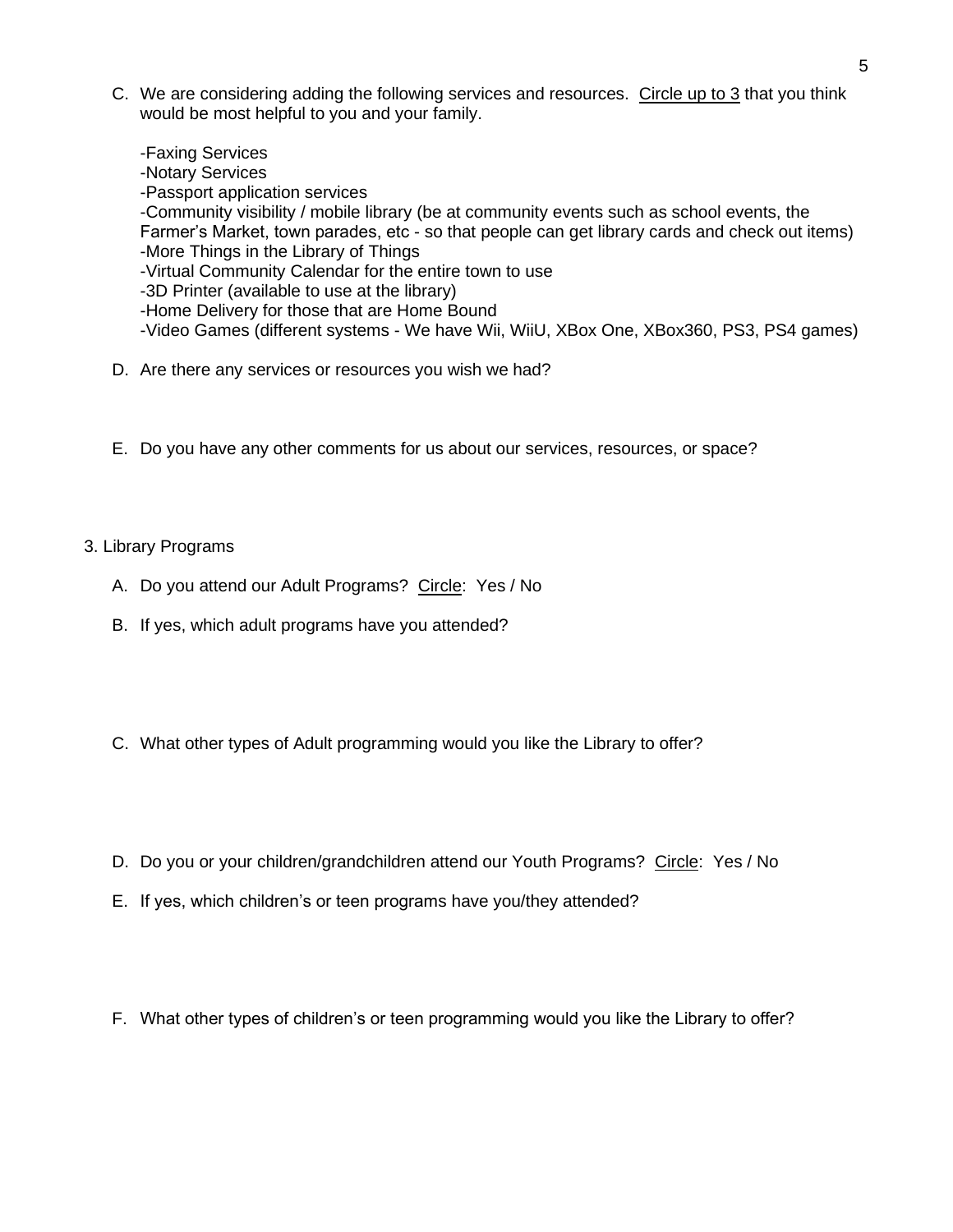## 4. Library Hours

A. What hours do you and your family visit the library? Please check off all that apply.

| Open hours                                                    | My family / I use the library during this time |
|---------------------------------------------------------------|------------------------------------------------|
| Tuesday afternoons                                            |                                                |
| Tuesday evenings                                              |                                                |
| Wednesday mornings                                            |                                                |
| Wednesday afternoons                                          |                                                |
| Thursday afternoons                                           |                                                |
| Thursday evenings                                             |                                                |
| Friday mornings                                               |                                                |
| Friday afternoons                                             |                                                |
| Saturday mornings (not open Saturdays<br>during the summer)   |                                                |
| Saturday afternoons (not open Saturdays<br>during the summer) |                                                |
| Monday mornings (open Mondays during<br>the summer)           |                                                |
| Monday afternoons (open Mondays<br>during the summer)         |                                                |

B. If funding became available to open the library for more hours, when would you MOST like us to add hours? Circle up to 3.

| These are time frames we are not open |  |  |
|---------------------------------------|--|--|
| Monday mornings                       |  |  |
| Monday afternoons                     |  |  |
| Monday evenings                       |  |  |
| Tuesday mornings                      |  |  |
| Wednesday evenings                    |  |  |
| Thursday mornings                     |  |  |
| Saturdays in the summer               |  |  |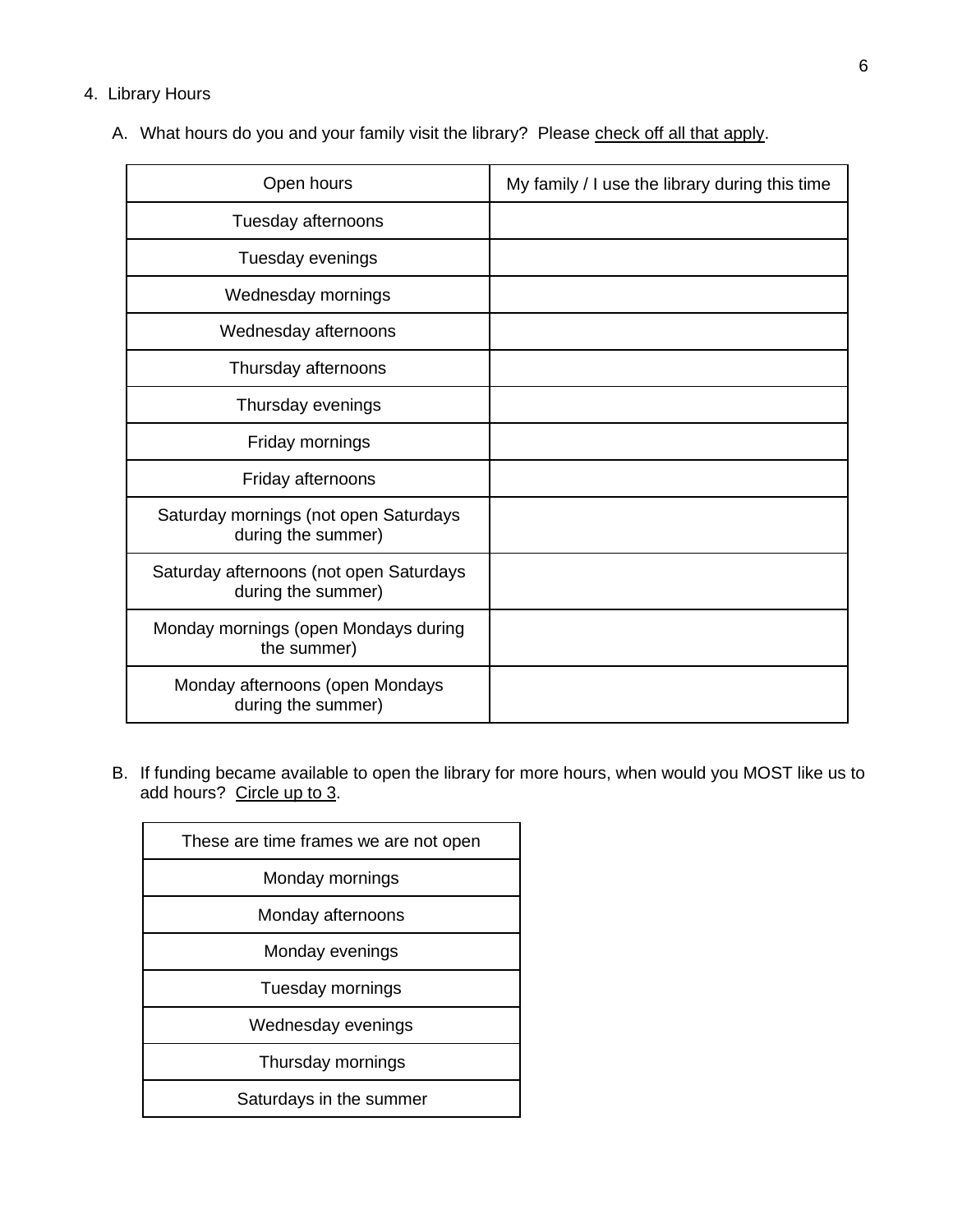# 5. Communication Preferences

A. Where do you get information about community and library events? Check off all that apply.

|                            | <b>Holbrook Library</b> | Town of Holbrook |
|----------------------------|-------------------------|------------------|
| Facebook                   |                         |                  |
| Instagram                  |                         |                  |
| Website                    |                         |                  |
| Word of Mouth              |                         |                  |
| Flyers hung various places |                         |                  |
| Town Blast E-mails         |                         |                  |
| E-newsletter               |                         |                  |
| <b>HCAM</b>                |                         |                  |
| Outside Sign               |                         |                  |

Other: \_\_\_\_\_\_\_\_\_\_\_\_\_\_\_\_\_\_\_\_\_\_\_\_

B. Do you have any other suggestions of places the library can be advertising its programs / services?

## 6. Final Thoughts!

- A. Where does the Holbrook Library excel?
- B. What improvements to the Holbrook Library should we prioritize?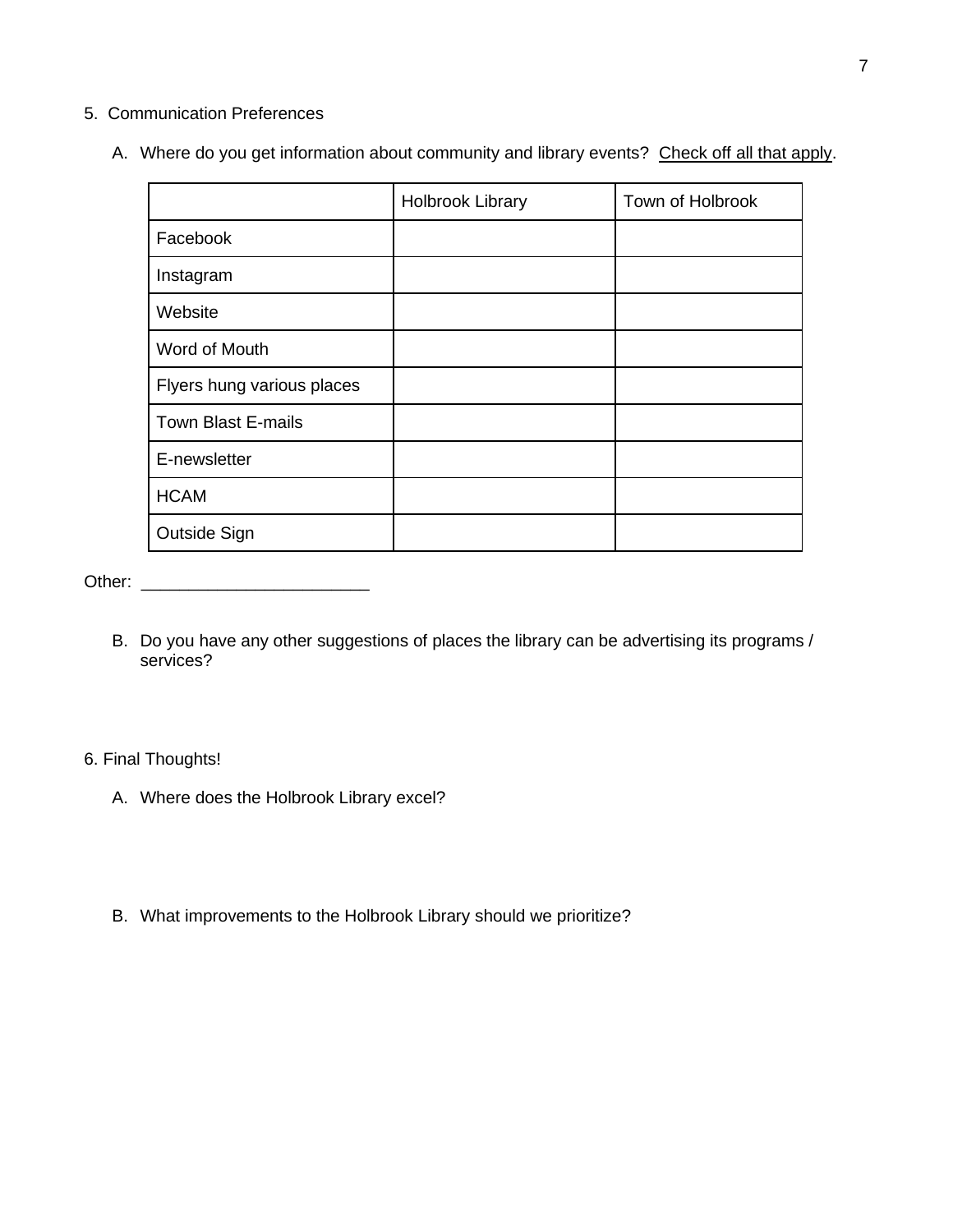#### 7. Demographics

To help us best serve Holbrook's population, please tell us a bit about yourself. All questions are optional if you do not wish to answer.

- A. Do you have a library card? Circle: Yes No
- B. Do you live in Holbrook? Circle: Yes No If not, what town do you live in? \_\_\_\_\_\_\_\_\_\_\_\_\_\_\_\_\_\_\_\_\_\_\_\_\_\_\_\_\_\_\_\_\_\_\_\_\_\_\_
- C. Are you signed up for the Holbrook Library's e-newsletter? Circle: Yes No
- D. What race(s)/ethnicity(ies) do you identify with?
- E. Do you speak, read, and/or write languages other than English? Circle: Yes No Prefer not to answer If yes, what languages? Are you fluent?
- F. What level of education have you completed? Circle the highest level you have finished: Ended school before completing high school degree Finished high school, or diploma equivalent Some college Bachelor's degree Graduate or professional degree Prefer not to answer

\_\_\_\_\_\_\_\_\_\_\_\_\_\_\_\_\_\_\_\_\_\_\_\_\_\_\_\_\_\_\_\_\_\_\_\_\_\_\_\_\_\_\_\_\_\_\_\_\_\_\_\_\_\_\_\_\_\_\_\_\_\_\_\_\_\_\_\_\_